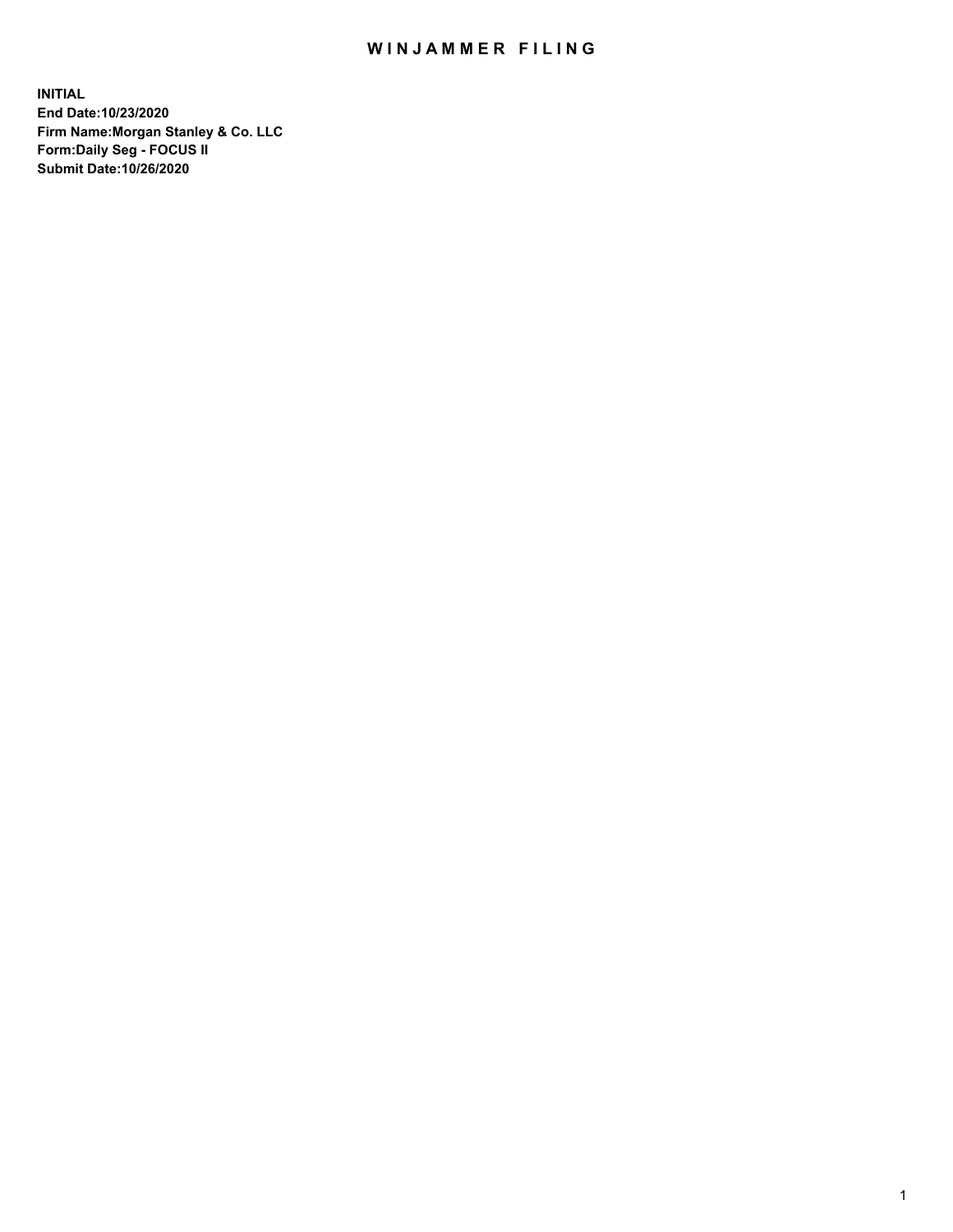**INITIAL End Date:10/23/2020 Firm Name:Morgan Stanley & Co. LLC Form:Daily Seg - FOCUS II Submit Date:10/26/2020 Daily Segregation - Cover Page**

| Name of Company                                                                                                                                                                                                                                                                                                               | Morgan Stanley & Co. LLC                               |
|-------------------------------------------------------------------------------------------------------------------------------------------------------------------------------------------------------------------------------------------------------------------------------------------------------------------------------|--------------------------------------------------------|
| <b>Contact Name</b>                                                                                                                                                                                                                                                                                                           | <b>Ikram Shah</b>                                      |
| <b>Contact Phone Number</b>                                                                                                                                                                                                                                                                                                   | 212-276-0963                                           |
| <b>Contact Email Address</b>                                                                                                                                                                                                                                                                                                  | Ikram.shah@morganstanley.com                           |
| FCM's Customer Segregated Funds Residual Interest Target (choose one):<br>a. Minimum dollar amount: ; or<br>b. Minimum percentage of customer segregated funds required:% ; or<br>c. Dollar amount range between: and; or<br>d. Percentage range of customer segregated funds required between:% and%.                        | 235,000,000<br><u>0</u><br><u>00</u><br>0 <sup>0</sup> |
| FCM's Customer Secured Amount Funds Residual Interest Target (choose one):<br>a. Minimum dollar amount: ; or<br>b. Minimum percentage of customer secured funds required:%; or<br>c. Dollar amount range between: and; or<br>d. Percentage range of customer secured funds required between:% and%.                           | 140,000,000<br><u>0</u><br><u>00</u><br>0 <sub>0</sub> |
| FCM's Cleared Swaps Customer Collateral Residual Interest Target (choose one):<br>a. Minimum dollar amount: ; or<br>b. Minimum percentage of cleared swaps customer collateral required:%; or<br>c. Dollar amount range between: and; or<br>d. Percentage range of cleared swaps customer collateral required between:% and%. | 92,000,000<br><u>0</u><br>0 Q<br>00                    |

Attach supporting documents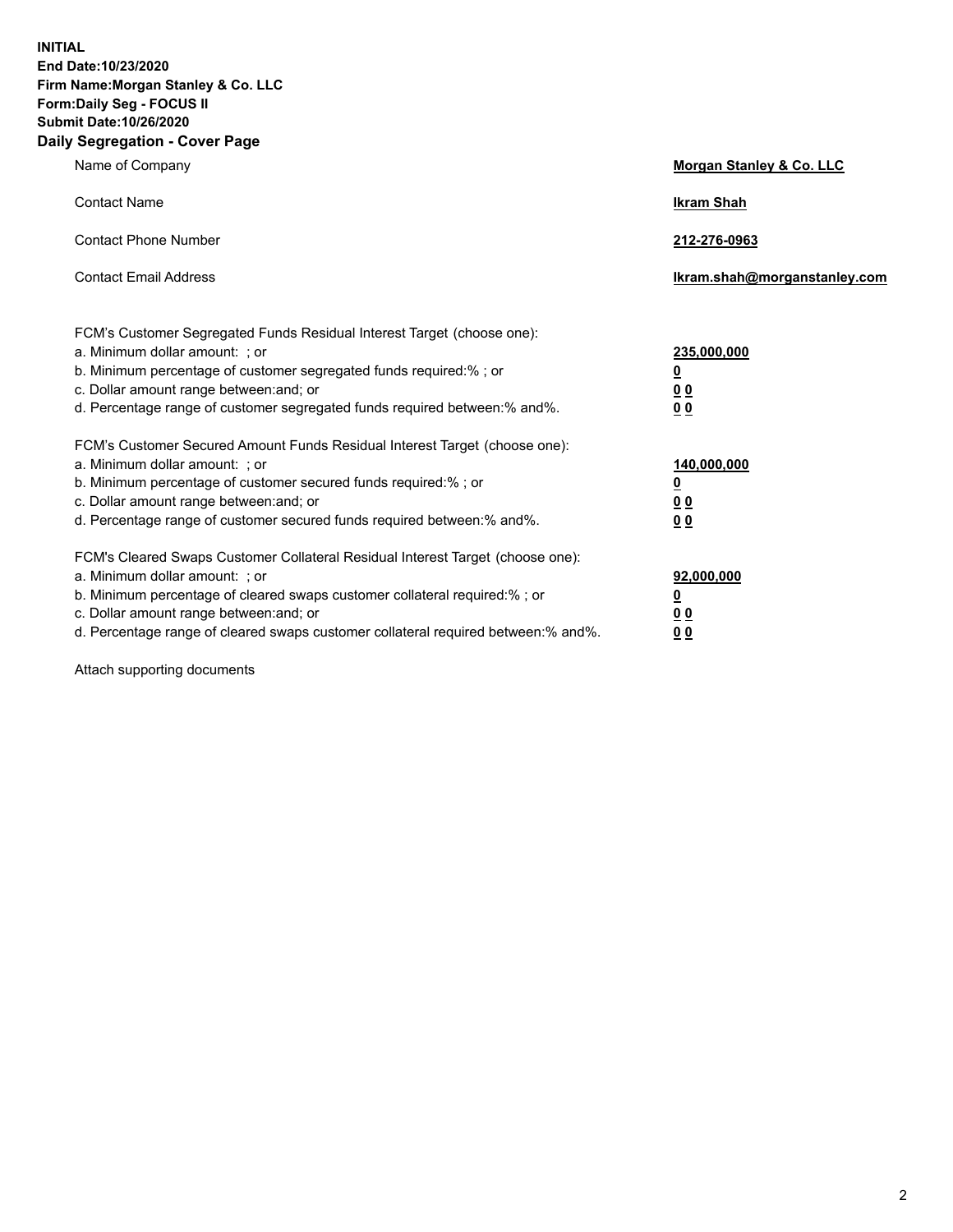## **INITIAL End Date:10/23/2020 Firm Name:Morgan Stanley & Co. LLC Form:Daily Seg - FOCUS II Submit Date:10/26/2020**

## **Daily Segregation - Secured Amounts**

Foreign Futures and Foreign Options Secured Amounts Amount required to be set aside pursuant to law, rule or regulation of a foreign government or a rule of a self-regulatory organization authorized thereunder 1. Net ledger balance - Foreign Futures and Foreign Option Trading - All Customers A. Cash **4,365,920,790** [7315] B. Securities (at market) **2,743,241,956** [7317] 2. Net unrealized profit (loss) in open futures contracts traded on a foreign board of trade **342,101,245** [7325] 3. Exchange traded options a. Market value of open option contracts purchased on a foreign board of trade **12,379,334** [7335] b. Market value of open contracts granted (sold) on a foreign board of trade **-17,691,469** [7337]

- 4. Net equity (deficit) (add lines 1. 2. and 3.) **7,445,951,856** [7345]
- 5. Account liquidating to a deficit and account with a debit balances gross amount **33,871,865** [7351] Less: amount offset by customer owned securities **-32,485,815** [7352] **1,386,050**
- 6. Amount required to be set aside as the secured amount Net Liquidating Equity Method (add lines 4 and 5)
- 7. Greater of amount required to be set aside pursuant to foreign jurisdiction (above) or line 6.

## FUNDS DEPOSITED IN SEPARATE REGULATION 30.7 ACCOUNTS

- 1. Cash in banks
	- A. Banks located in the United States **482,573,798** [7500]
	- B. Other banks qualified under Regulation 30.7 **700,940,973** [7520] **1,183,514,771**
- 2. Securities
	- A. In safekeeping with banks located in the United States **475,323,025** [7540]
	- B. In safekeeping with other banks qualified under Regulation 30.7 **28,465,590** [7560] **503,788,615**
- 3. Equities with registered futures commission merchants
	-
	- B. Securities **0** [7590]
	- C. Unrealized gain (loss) on open futures contracts **-343,965** [7600]
	- D. Value of long option contracts **0** [7610]
	- E. Value of short option contracts **0** [7615] **24,668,700** [7620]
- 4. Amounts held by clearing organizations of foreign boards of trade
	- A. Cash **0** [7640]
	- B. Securities **0** [7650]
	- C. Amount due to (from) clearing organization daily variation **0** [7660]
	- D. Value of long option contracts **0** [7670]
	- E. Value of short option contracts **0** [7675] **0** [7680]
- 5. Amounts held by members of foreign boards of trade
	-
	-
	- C. Unrealized gain (loss) on open futures contracts **342,445,210** [7720]
	- D. Value of long option contracts **12,379,334** [7730]
	-
- 6. Amounts with other depositories designated by a foreign board of trade **0** [7760]
- 7. Segregated funds on hand **0** [7765]
- 8. Total funds in separate section 30.7 accounts **7,663,382,058** [7770]
- 9. Excess (deficiency) Set Aside for Secured Amount (subtract line 7 Secured Statement Page 1 from Line 8)
- 10. Management Target Amount for Excess funds in separate section 30.7 accounts **140,000,000** [7780]
- 11. Excess (deficiency) funds in separate 30.7 accounts over (under) Management Target **76,044,152** [7785]

**0** [7305]

[7354] **7,447,337,906** [7355]

**7,447,337,906** [7360]

[7530]

[7570]

A. Cash **25,012,665** [7580]

 A. Cash **3,374,823,557** [7700] B. Securities **2,239,453,340** [7710] E. Value of short option contracts **-17,691,469** [7735] **5,951,409,972** [7740] **216,044,152** [7380]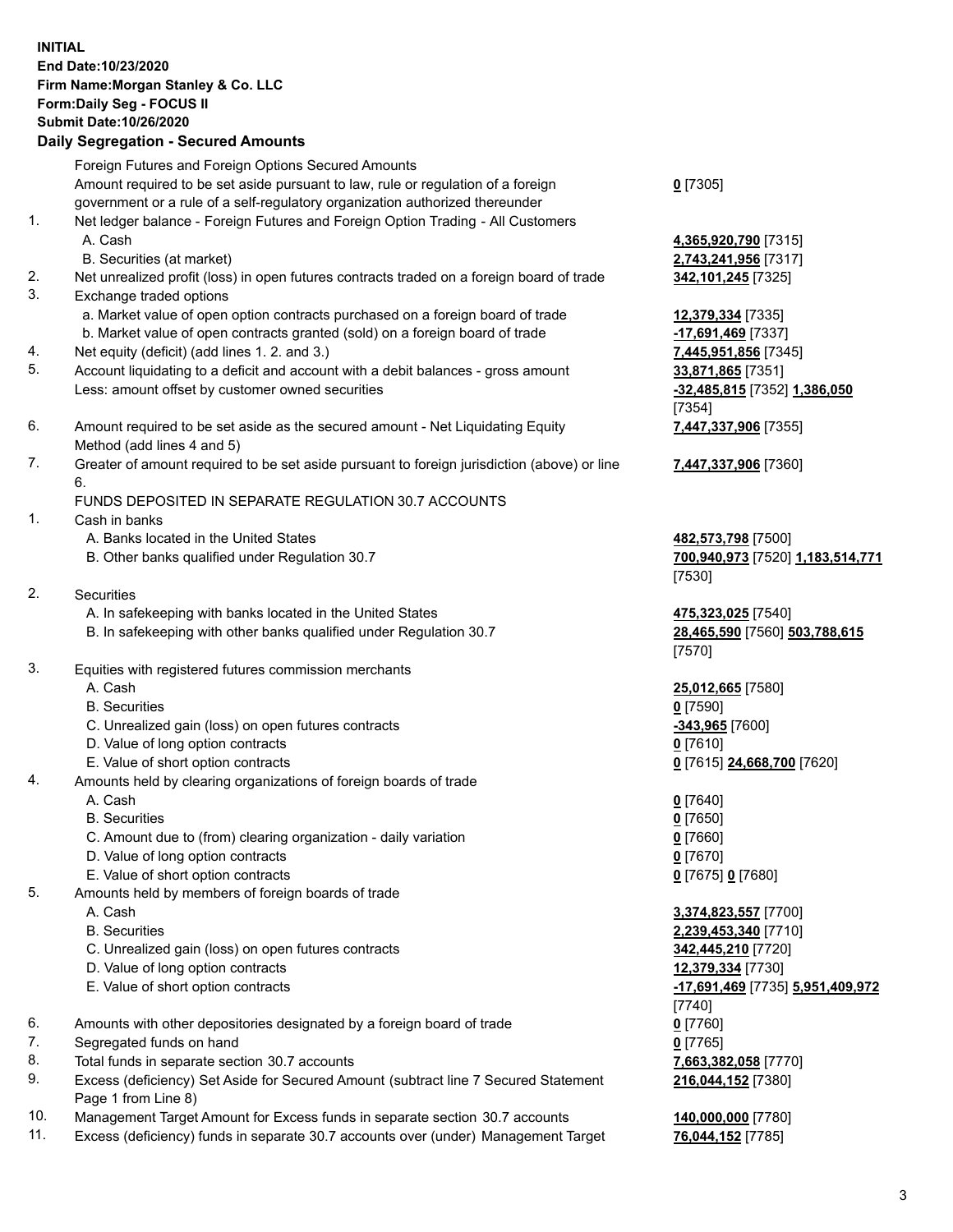|     | <b>INITIAL</b><br>End Date:10/23/2020<br>Firm Name: Morgan Stanley & Co. LLC         |                                                        |
|-----|--------------------------------------------------------------------------------------|--------------------------------------------------------|
|     | Form: Daily Seg - FOCUS II<br>Submit Date: 10/26/2020                                |                                                        |
|     |                                                                                      |                                                        |
|     | Daily Segregation - Segregation Statement                                            |                                                        |
|     | SEGREGATION REQUIREMENTS(Section 4d(2) of the CEAct)                                 |                                                        |
| 1.  | Net ledger balance                                                                   |                                                        |
|     | A. Cash                                                                              | 16,577,298,008 [7010]                                  |
|     | B. Securities (at market)                                                            | 8,681,600,049 [7020]                                   |
| 2.  | Net unrealized profit (loss) in open futures contracts traded on a contract market   | -46,198,127 [7030]                                     |
| 3.  | Exchange traded options                                                              |                                                        |
|     | A. Add market value of open option contracts purchased on a contract market          | 639,108,409 [7032]                                     |
|     | B. Deduct market value of open option contracts granted (sold) on a contract market  | 478,777,375 [7033]                                     |
| 4.  | Net equity (deficit) (add lines 1, 2 and 3)                                          | 25,373,030,964 [7040]                                  |
| 5.  | Accounts liquidating to a deficit and accounts with                                  |                                                        |
|     | debit balances - gross amount                                                        | 250,409,865 [7045]                                     |
|     | Less: amount offset by customer securities                                           | <mark>-249,650,967</mark> [7047] <b>758,898</b> [7050] |
| 6.  | Amount required to be segregated (add lines 4 and 5)<br>FUNDS IN SEGREGATED ACCOUNTS | 25,373,789,862 [7060]                                  |
| 7.  |                                                                                      |                                                        |
|     | Deposited in segregated funds bank accounts<br>A. Cash                               |                                                        |
|     | B. Securities representing investments of customers' funds (at market)               | 3,854,996,334 [7070]<br>$0$ [7080]                     |
|     | C. Securities held for particular customers or option customers in lieu of cash (at  | 927,510,389 [7090]                                     |
|     | market)                                                                              |                                                        |
| 8.  | Margins on deposit with derivatives clearing organizations of contract markets       |                                                        |
|     | A. Cash                                                                              | 12,929,122,823 [7100]                                  |
|     | B. Securities representing investments of customers' funds (at market)               | $0$ [7110]                                             |
|     | C. Securities held for particular customers or option customers in lieu of cash (at  | 7,754,089,660 [7120]                                   |
|     | market)                                                                              |                                                        |
| 9.  | Net settlement from (to) derivatives clearing organizations of contract markets      | 122,024,408 [7130]                                     |
| 10. | Exchange traded options                                                              |                                                        |
|     | A. Value of open long option contracts                                               | 639,108,409 [7132]                                     |
|     | B. Value of open short option contracts                                              | <u>-478,777,375</u> [7133]                             |
| 11. | Net equities with other FCMs                                                         |                                                        |
|     | A. Net liquidating equity                                                            | 10,922,848 [7140]                                      |
|     | B. Securities representing investments of customers' funds (at market)               | <u>0</u> [7160]                                        |
|     | C. Securities held for particular customers or option customers in lieu of cash (at  | $0$ [7170]                                             |
|     | market)                                                                              |                                                        |
| 12. | Segregated funds on hand                                                             | $0$ [7150]                                             |
| 13. | Total amount in segregation (add lines 7 through 12)                                 | 25,758,997,496 [7180]                                  |
| 14. | Excess (deficiency) funds in segregation (subtract line 6 from line 13)              | 385,207,634 [7190]                                     |
| 15. | Management Target Amount for Excess funds in segregation                             | 235,000,000 [7194]                                     |
| 16. | Excess (deficiency) funds in segregation over (under) Management Target Amount       | 150,207,634 [7198]                                     |

Excess